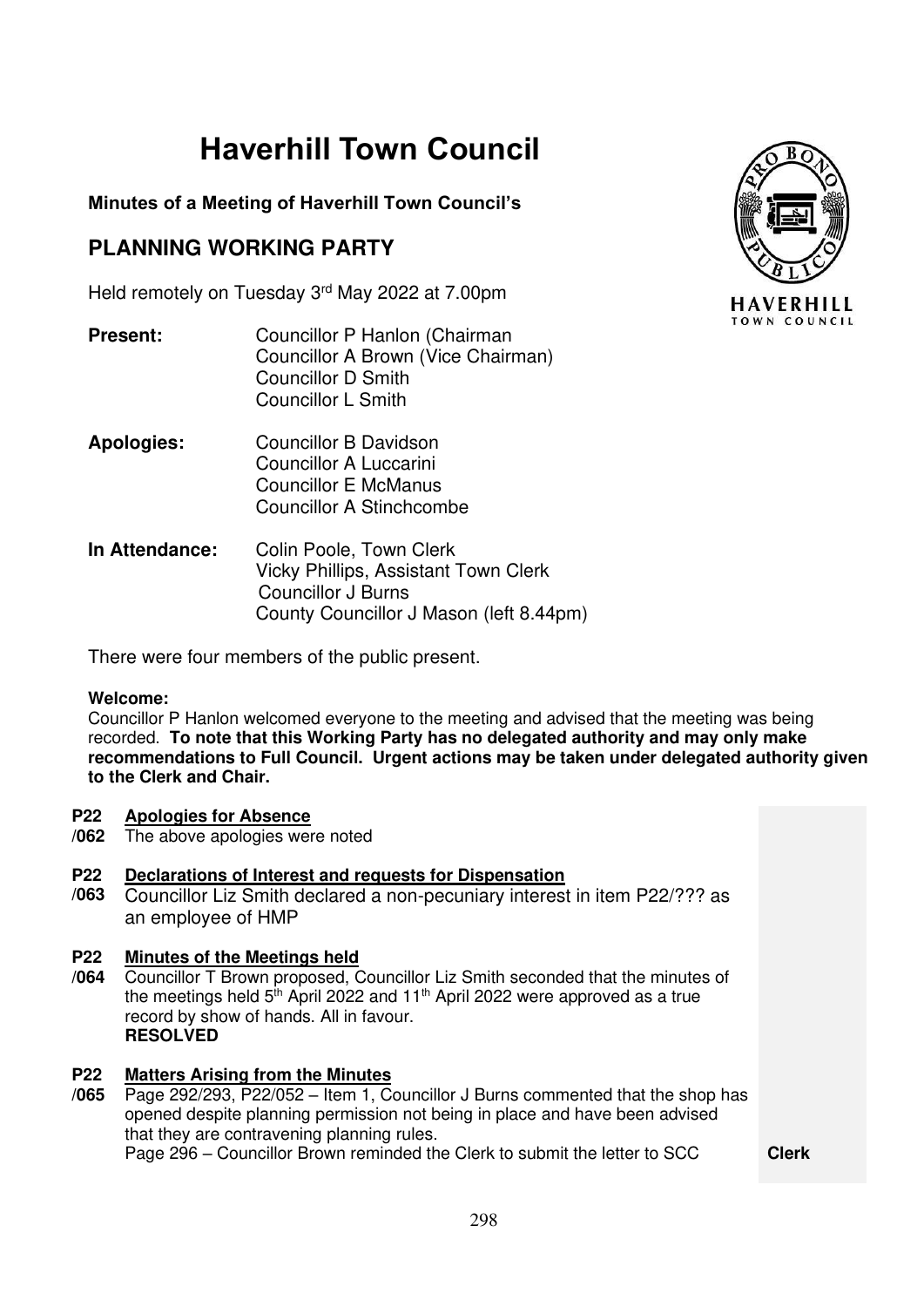#### **P22 /066 Planning Applications determined by the Clerk and Chair under Delegated Powers (List A attached)**

Applications determined by the Clerk and Chair are shown on List A attached to the Minutes, see Appendix (i)

### **P22 /067 Planning Applications currently before West Suffolk District Council and received by publication of agenda (List B attached)**

Applications determined by the Committee are shown on List B attached to the Minutes, see Appendix (i)

Mrs Strachan thanked members for the input at the previous meeting and Colin Poole for the email to the planning officer in respect of the Persimmon application DC/20/0641/RM which was thoughtful and full of information on the roads.

### **P22 Matters to Report**

**/068** Councillor J Burns reported:

- Stellas had opened without planning permission
- There is no news on the Vixen Pub
- There is no news on the Atterton and Ellis site
- The Fox PH has planning permission to go ahead, but is in negotiations with Highways over access to the site

### Councillor D Smith reported:

There is scaffolding blocking the crossing outside Peacocks, Councillor Burns suggested contacting Highways

#### **P22 Date of next Meeting**

**/069**  The next meeting of the Planning Working Party will be  $24<sup>th</sup>$  May 2022

#### **P22 Closure**

**/070** The meeting was closed at 8.48pm

Signed ……………………………… Date…………………… **Chairman**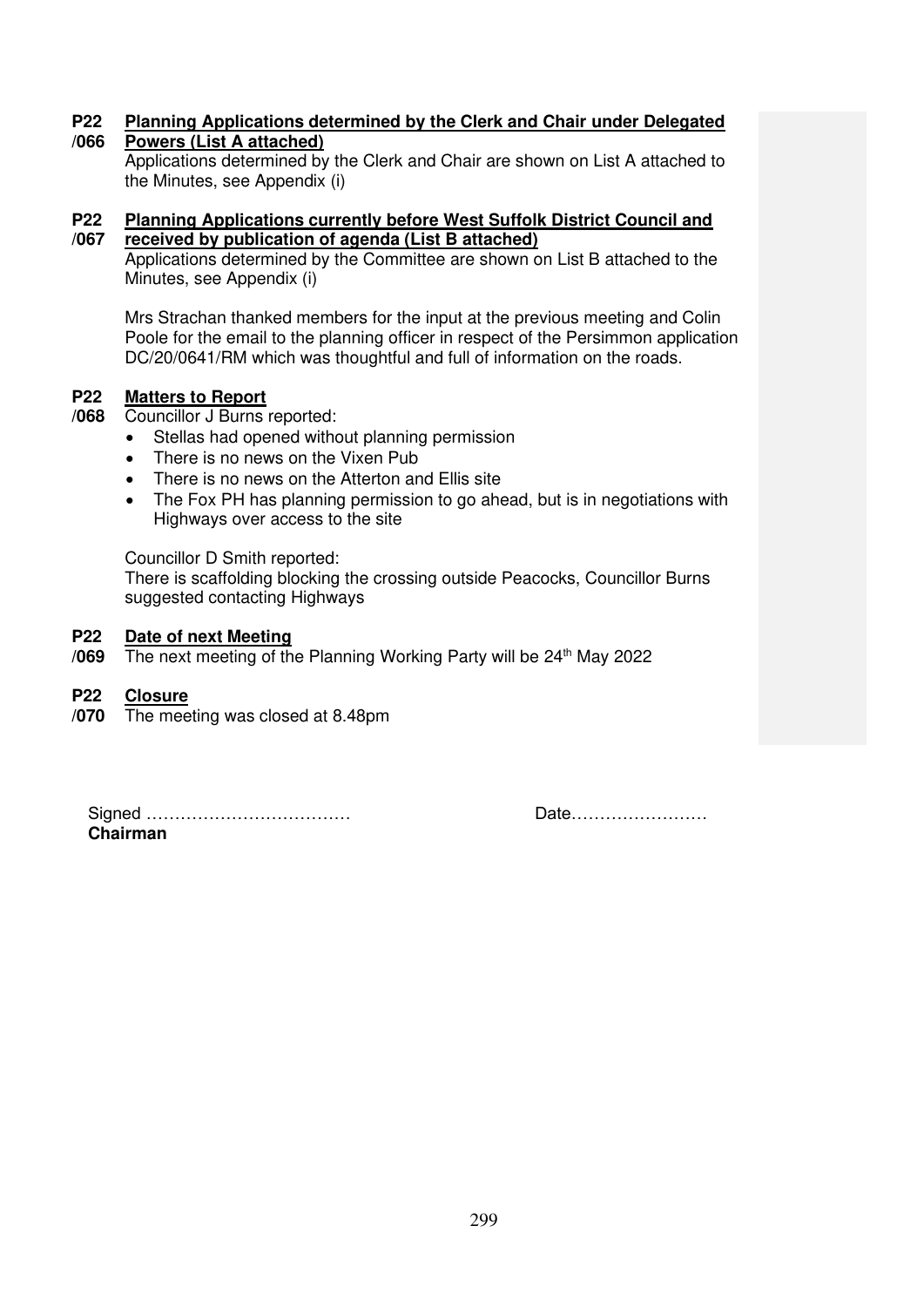# **Appendix (i)**

# **List A – Approved by Chairman and Clerk under delegated powers**

|  | PLAN NO. | <b>PROPOSAL</b> | <b>LOCATION</b> | <b>TOWN COUNCIL DECISION</b> |
|--|----------|-----------------|-----------------|------------------------------|
|  |          |                 |                 |                              |

# **List B – To be considered at the Working Party Meeting**

|                                        |               | <b>PLAN NO.</b> | <b>PROPOSAL</b>                                                                                                                                                                                                                                                                                                                                                                                                                           | <b>LOCATION</b>                                                                     | <b>TOWN COUNCIL DECISION</b>                                                                                                                                                                                                                                                 |
|----------------------------------------|---------------|-----------------|-------------------------------------------------------------------------------------------------------------------------------------------------------------------------------------------------------------------------------------------------------------------------------------------------------------------------------------------------------------------------------------------------------------------------------------------|-------------------------------------------------------------------------------------|------------------------------------------------------------------------------------------------------------------------------------------------------------------------------------------------------------------------------------------------------------------------------|
| 31.03.22<br><b>Expires</b><br>21.04.22 |               | DC/22/0429/HH   | Single storey rear extension<br>Mrs S Summers                                                                                                                                                                                                                                                                                                                                                                                             | 5 Bute Court                                                                        | <b>NEUTRAL</b><br><b>Proposed Councillor Brown</b><br>seconded Councillor L Smith                                                                                                                                                                                            |
| 04.04.22<br><b>Expires</b><br>18.04.22 | $\mathcal{P}$ | DC/21/2418/FUL  | Construction of 3 x 4 storey houseblocks,<br>new pharmacy, property store,<br>healthcare, education / vocational<br>training, kitchen, commercial workshop<br>and laundry buildings, 3 x MUGA1s and<br>running track, extension to gatehouse<br>and gym within the secure perimeter<br>fence, together with additional car<br>parking, a new off-site property store,<br>landscaping and external lighting<br>Lloyds, Ministry of Justice | HMP Highpoint,<br>HMP Highpoint<br>South, Haverhill<br>Road, Stradishall            | <b>OBJECT</b><br>Our previous objections and<br>comments still stand, the<br>impact from lighting has not<br>been address. The road<br>infrastructure which is a key<br>issue, has not also been<br>addressed.<br>Proposed Councillor L Smith<br>seconded councillor T Brown |
| 19.04.22<br>Expires<br>10.05.22        | 3             | DC/22/0386/OUT  | Means of access and layout to be<br>considered – one dwelling with<br>associated access<br>Mr D Earley                                                                                                                                                                                                                                                                                                                                    | Land South of<br>Chapel Farm<br>Cottage, Anne<br>Sucklings Lane,<br>Little Wratting | See Below:                                                                                                                                                                                                                                                                   |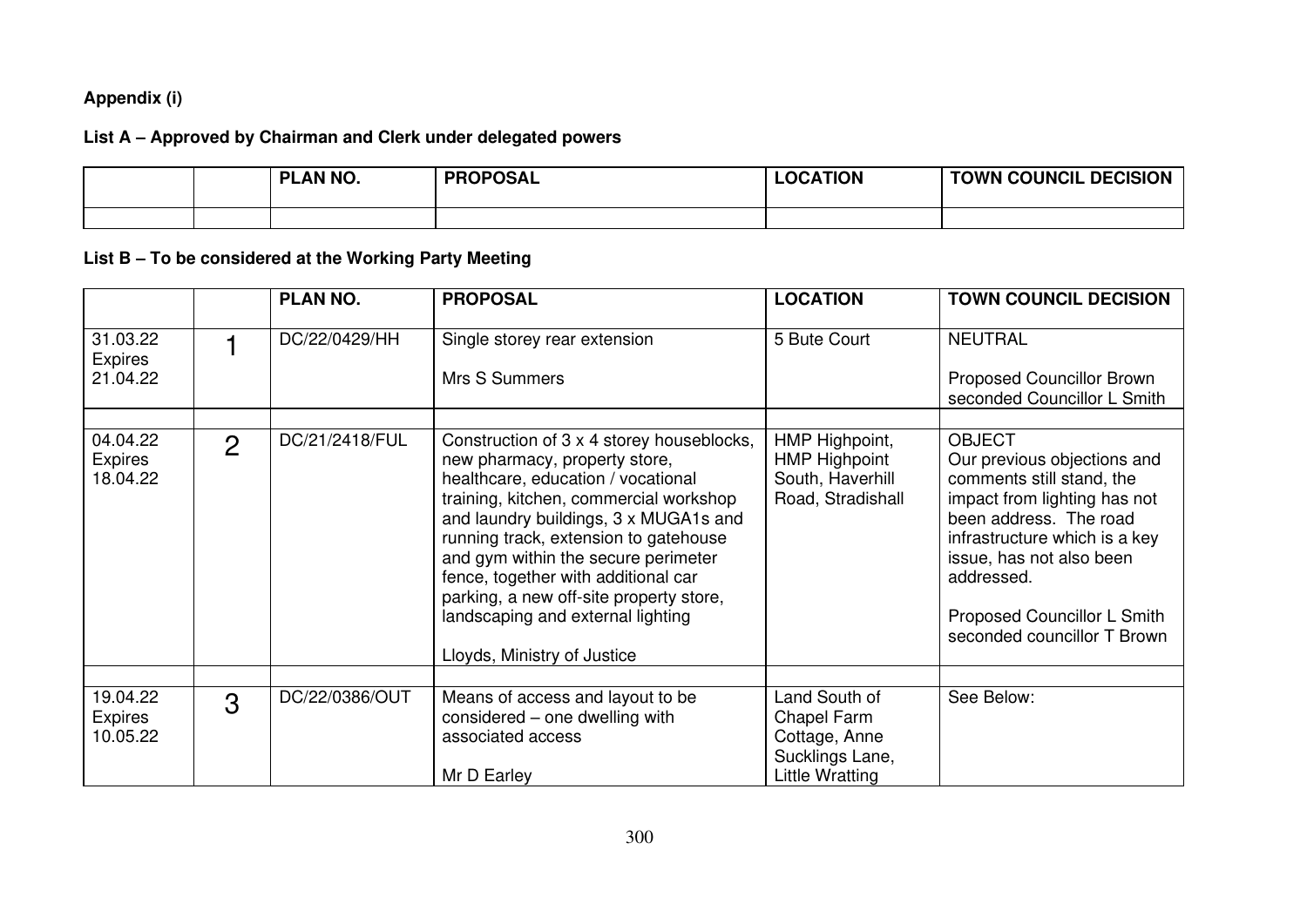|                                                                        |                                                                                        | <b>PLAN NO.</b>                                         | <b>PROPOSAL</b>                                                                                                                                                                                                                                                                                                                                                                                                                                                                                                                                                                                     | <b>LOCATION</b>                                                     | <b>TOWN COUNCIL DECISION</b> |  |  |
|------------------------------------------------------------------------|----------------------------------------------------------------------------------------|---------------------------------------------------------|-----------------------------------------------------------------------------------------------------------------------------------------------------------------------------------------------------------------------------------------------------------------------------------------------------------------------------------------------------------------------------------------------------------------------------------------------------------------------------------------------------------------------------------------------------------------------------------------------------|---------------------------------------------------------------------|------------------------------|--|--|
| <b>OBJECT</b><br>The Town Council support objections from Willoughbys. |                                                                                        |                                                         |                                                                                                                                                                                                                                                                                                                                                                                                                                                                                                                                                                                                     |                                                                     |                              |  |  |
|                                                                        | Overdevelopment and over density of the site within the curtilage of a Listed Building |                                                         |                                                                                                                                                                                                                                                                                                                                                                                                                                                                                                                                                                                                     |                                                                     |                              |  |  |
|                                                                        |                                                                                        | 2b at the brow of a hill and close to Falklands Road    | The site is too close to neighbouring boundary and access to the site is adjacent both to the footpath on 2b and the entrance to the allotment on                                                                                                                                                                                                                                                                                                                                                                                                                                                   |                                                                     |                              |  |  |
|                                                                        |                                                                                        |                                                         | The application is too vague, there is no cumulative impact statement for the site given the surrounding development.                                                                                                                                                                                                                                                                                                                                                                                                                                                                               |                                                                     |                              |  |  |
|                                                                        |                                                                                        |                                                         | The Town Council request a site visit from WSC Planning Officers to access the cumulative effect on the area.                                                                                                                                                                                                                                                                                                                                                                                                                                                                                       |                                                                     |                              |  |  |
|                                                                        |                                                                                        | Proposed Councillor L Smith, seconded Councillor Hanlon |                                                                                                                                                                                                                                                                                                                                                                                                                                                                                                                                                                                                     |                                                                     |                              |  |  |
| 11.04.22<br><b>Expires</b><br>02.05.22                                 | $\overline{4}$                                                                         | DC/22/0618/RM                                           | Reserved matters application -<br>submission of details under outline<br>planning permission SE/09/1283 - the<br>means of access, appearance,<br>landscaping, layout and scale for the<br>construction of 98 dwellings, together<br>with associated means of enclosure, car<br>parking, vehicle and access<br>arrangements, landscaping and open<br>space for a phase of residential<br>development known as Phase 6. The<br>application includes the submission of<br>details to enable the discharge of<br>conditions B9, B16, B17, B20, B21, B24<br>of outline planning permission<br>SE/09/1283 | Land NW of<br>Haverhill, Anne<br>Sucklings Lane,<br>Little Wratting | See below                    |  |  |
|                                                                        |                                                                                        |                                                         | Mrs Beth Deacon-Bates, Persimmon<br>Homes                                                                                                                                                                                                                                                                                                                                                                                                                                                                                                                                                           |                                                                     |                              |  |  |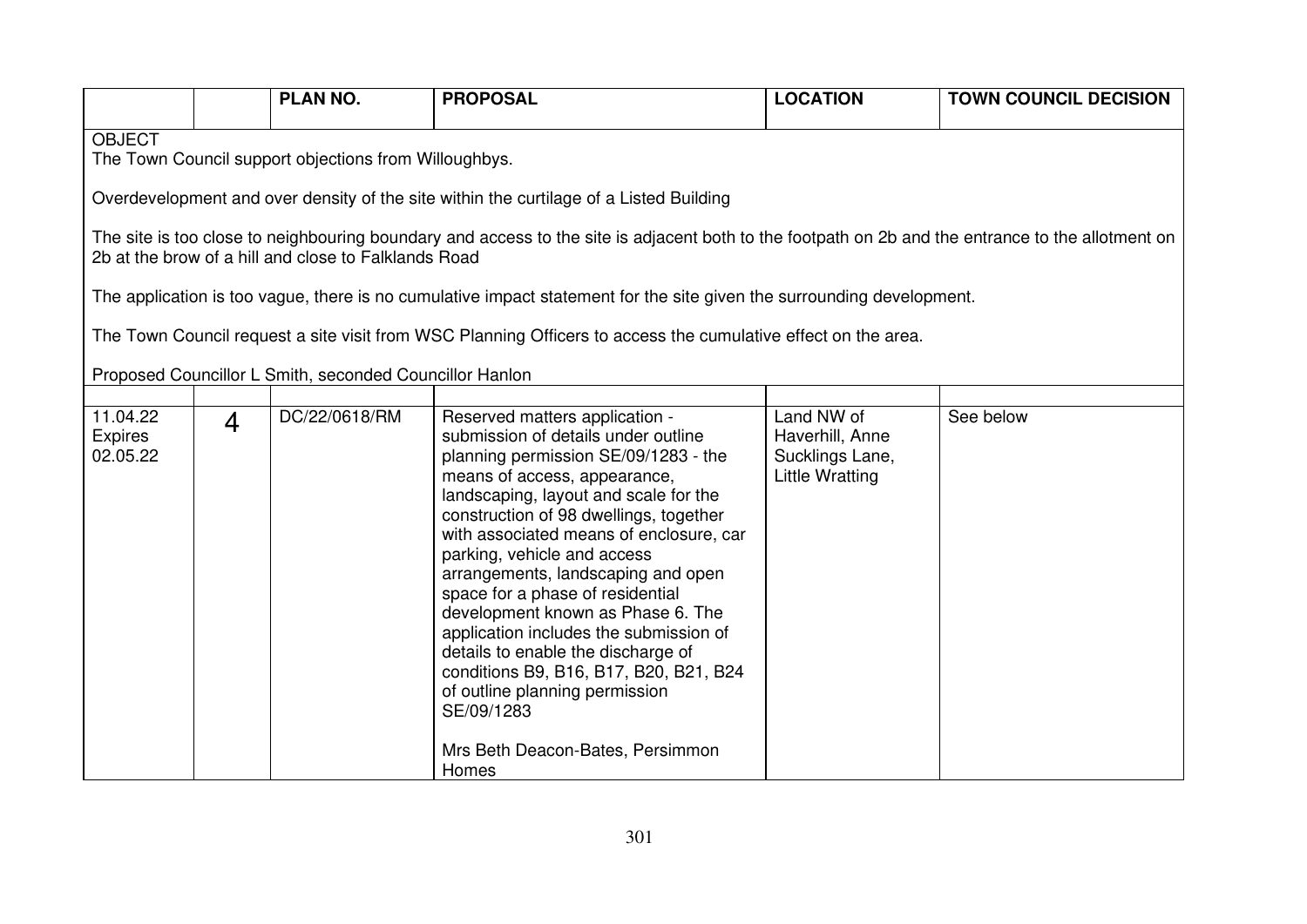### **OBJECT:**

- Street scenes (A-E drawing 21-3114-015); the topography of site makes for staggered approach to house lines and there is no break in the property which lacks 'air gaps' to allow light through the buildings. Aesthetics of buildings joined together makes for a large and ungainly building.
- Three storey building (Street Scene CC), the hill inclines and albeit set back, there is a loss of privacy for residents on Falklands Road, which breaks with initial recommendations of side on properties to avoid overlooking to existing residents.
- Density continues to be an issue, should be appropriate for the site.
- Amenity: this phase does not include a green space and although members understand that this is an urban design, there is a need for green space for resident's health and wellbeing.
- Affordable rented and shared ownership are clustered together and should be distributed throughout the site
- Bin locations; there are some properties with unacceptable long routes to put out bins.
- Electric Charging Points should be provided for all properties.
- There is no cumulative impact statement
- Garages; single garages are 3.3 x 7.3m, double garages are thinner.

Proposed Councillor T Brown, seconded Councillor D Smith All in favour

| 20.04.22<br>Expires<br>11.05.22 | 5 | DC/22/0537/TPO | TPO 275 (1973) tree preservation area -<br>Area 1 - one Thuja (T1 on plan and<br>within G3 on order) - fell, one Ash (T2 on<br>plan and within G3 on order) - fell, one<br>Prunus (T3 on plan and within G3 on<br>order) - fell, seven Ash (G4 on plan and<br>within G3 on order) - fell, eight Elms (G5<br>on plan and within G3 on order) - fell<br>Area 2 - three Thuja and one Yew (G1 on<br>plan) - fell Area 3 - eight Elms (G2 on<br>plan and within A1 on order) fell, one<br>Pine (G2 on plan and within A1 on order)<br>fell, approx 40 self set various species<br>(G2 on plan and within A1 on order) fell<br>Mr J Nicholson, Freshwater Estates | Boyton Hall Anne<br><b>Sucklings Lane Little</b><br><b>Wratting Suffolk CB9</b><br>7TA | See below: |
|---------------------------------|---|----------------|--------------------------------------------------------------------------------------------------------------------------------------------------------------------------------------------------------------------------------------------------------------------------------------------------------------------------------------------------------------------------------------------------------------------------------------------------------------------------------------------------------------------------------------------------------------------------------------------------------------------------------------------------------------|----------------------------------------------------------------------------------------|------------|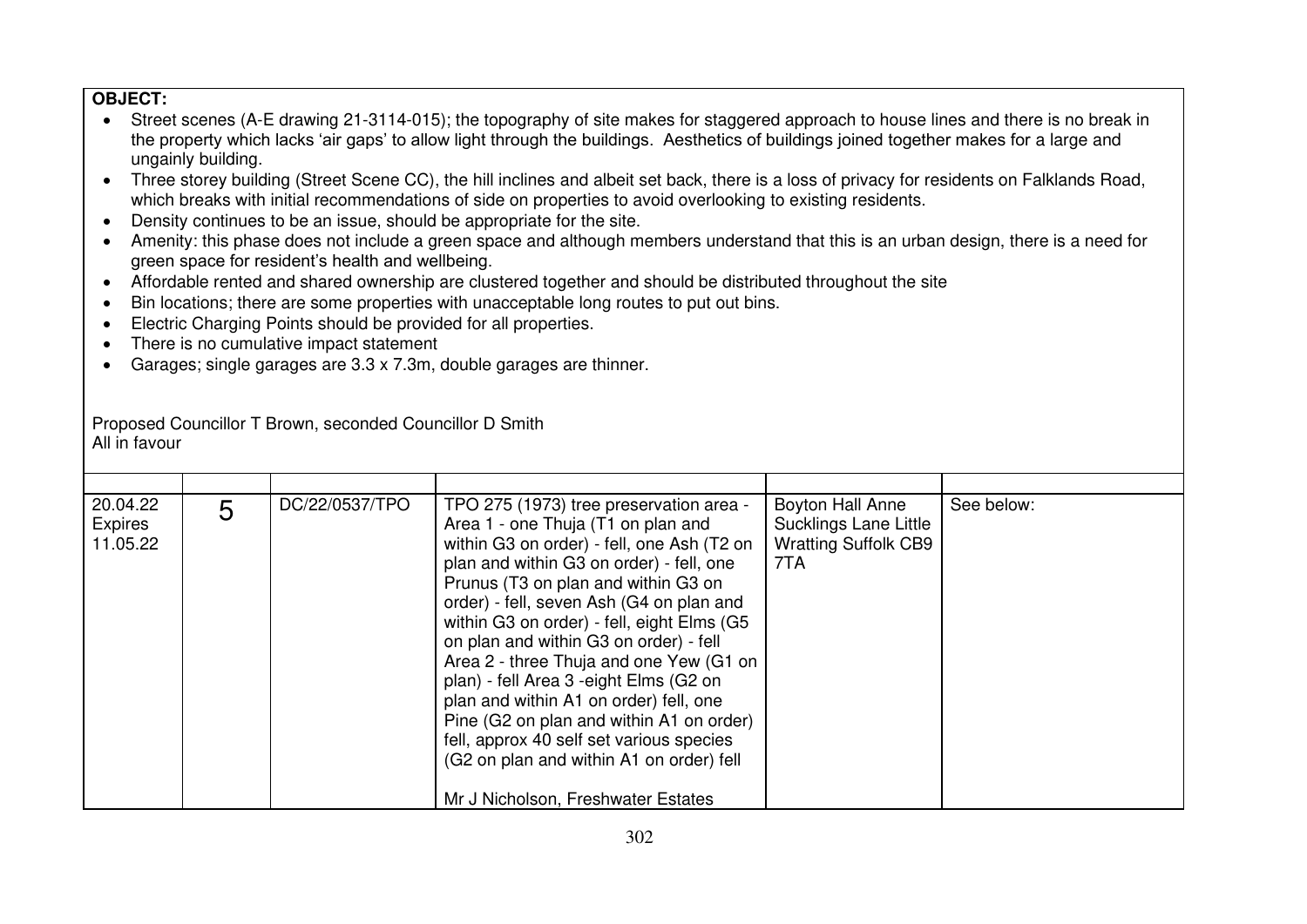### STRONGLY OBJECT

There is little detail in application to justify or scrutinise the need to fell these trees. The impact on the rich and biodiverse habitat and wildlife living in the area, both on and in the live and dead trees, would be extensive by felling such a huge number of trees, particularly as there is no talk of replacing the dead ones with a like for like species. It would be a great shame to see Elms disappear from this area.

The Town Council request that an agricultural, ecological and impact report is provided to justify the need to fell the trees.

|  | Proposed Councillor T Brown, seconded Councillor D Smith |
|--|----------------------------------------------------------|
|--|----------------------------------------------------------|

| 19.04.22       | SCC/0030/22SE | Retrospective permission for retention of | <b>Place Farm Primary</b> | <b>NETURAL</b>                |
|----------------|---------------|-------------------------------------------|---------------------------|-------------------------------|
| <b>Expires</b> |               | temporary singular modular building       | Academy, Camps            |                               |
| 12.05.22       |               |                                           | Road                      | Proposed Councillor L Smith,  |
|                |               | <b>SCC</b>                                |                           | ' seconded Councillor D smith |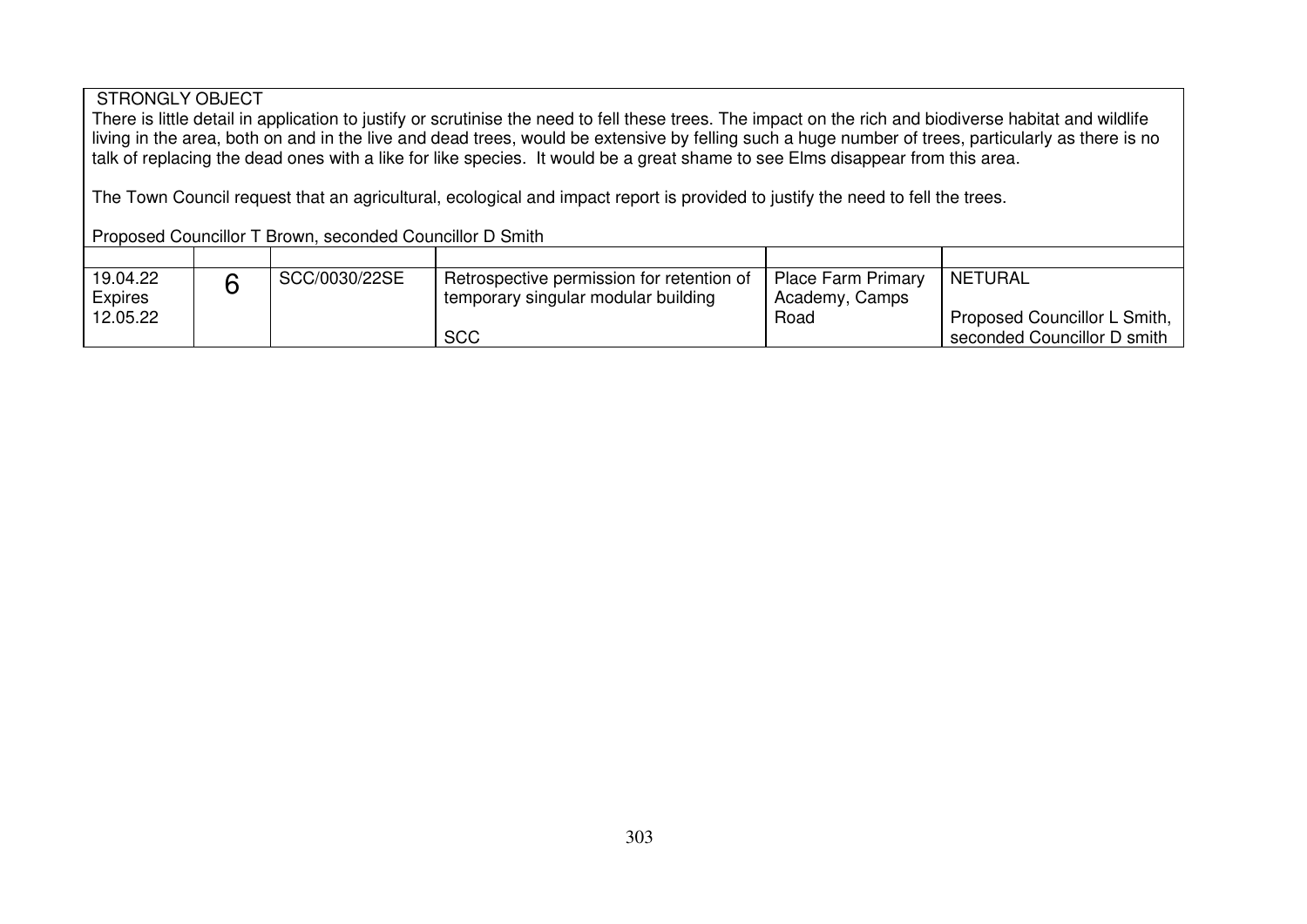### **Appendix (ii)**

### **DC/22/0618/RM Members of the Public comments:**

Mr Strachan; Outlined that it was difficult to consider the whole position of the application and the visual impact on the area as only has site 6 not the other side of the road. Not clear if there will be 3 storey buildings reflecting the existing. Street Scene cc (from back of Falklands Road) shows 3 storey buildings, which appear to be huge and dominating. Concern that it will be impactful going up the hill. Drawings show a gentle incline, however the actual hill is very steep. The run of buildings are impactful, these could be broken up. There is no green landscaping inside this development, which will affect the community.

Mr Ford; Agrees with Mr Strachan over the gradient of the hill and the 3 storey buildings. Plans give a false impression and would like to see a site visit. The application asked for a discharge of condition B9 (loading and unloading) Persimmon stated it has been met on some of the items, however in regards to access to the site they have been told that ASR will not be used as access, there should be a statement on how Persimmon will access the site.

Mrs V Phillips; Reiterated concerns previously raised over the safety issues on parked cars on ASR and being surrounded by housing. Also concerns over removal of the trees.

Russ: Also raised concerns over ASR and flooding issues.

Mr Strachan asked if residents along Falkland Road had been informed on the application.

Councillor J Mason; has received a letter from WSC Planning and would imaging that they have received it too as he has had residents contact him regarding this.

Raised concerns over street scenes A-E on drawing 21-3114-015; topography of site makes for staggered approach to house lines and one of the points he wants to raise is that there is no break in the property and lacking of air gaps to allow light through the buildings. Aesthetics of buildings joined together makes for large and ungainly building and as 3 storey it seems they get larger. Caveat is that the building at the top of site curls left so his hidden from view. It is frustrating that the applications are done piece-meal so cannot get an overall picture of the site. Objection is line of property is unbroken. Density continues to be an issue.

Agrees that this phase does not include a green space, understands that this is an urban design, but does need a green space for resident's health and wellbeing.

Street Scene CC – Hill inclines, 3 storey building (albeit set back) there is a loss of privacy for residents on Falklands Road, which breaks with initial design of side on properties.

Affordable rented and shared ownership should be more distributed, which are clustered together. Bin locations; there are some properties with long routes to put out bins.

Meeting with WSC on the infrastructure plan is still waiting to happen, but has received assurances that before this goes to development control this will take place and have agreed to produce a report on road traffic calming measure that they are willing to fund. They will also do a site walk with Councillor Mason.

Councillor Mason will call this application in as there is more to do.

Councillor Tony Brown; agrees with residents and Councillor Mason and the need for gaps for light. Reiterate consultation with SCC Highways and residents on the road network. Promises made by the developer earlier on in the process on overlooking needs to be considered. Please to see ECP, but none on the affordable housing properties.